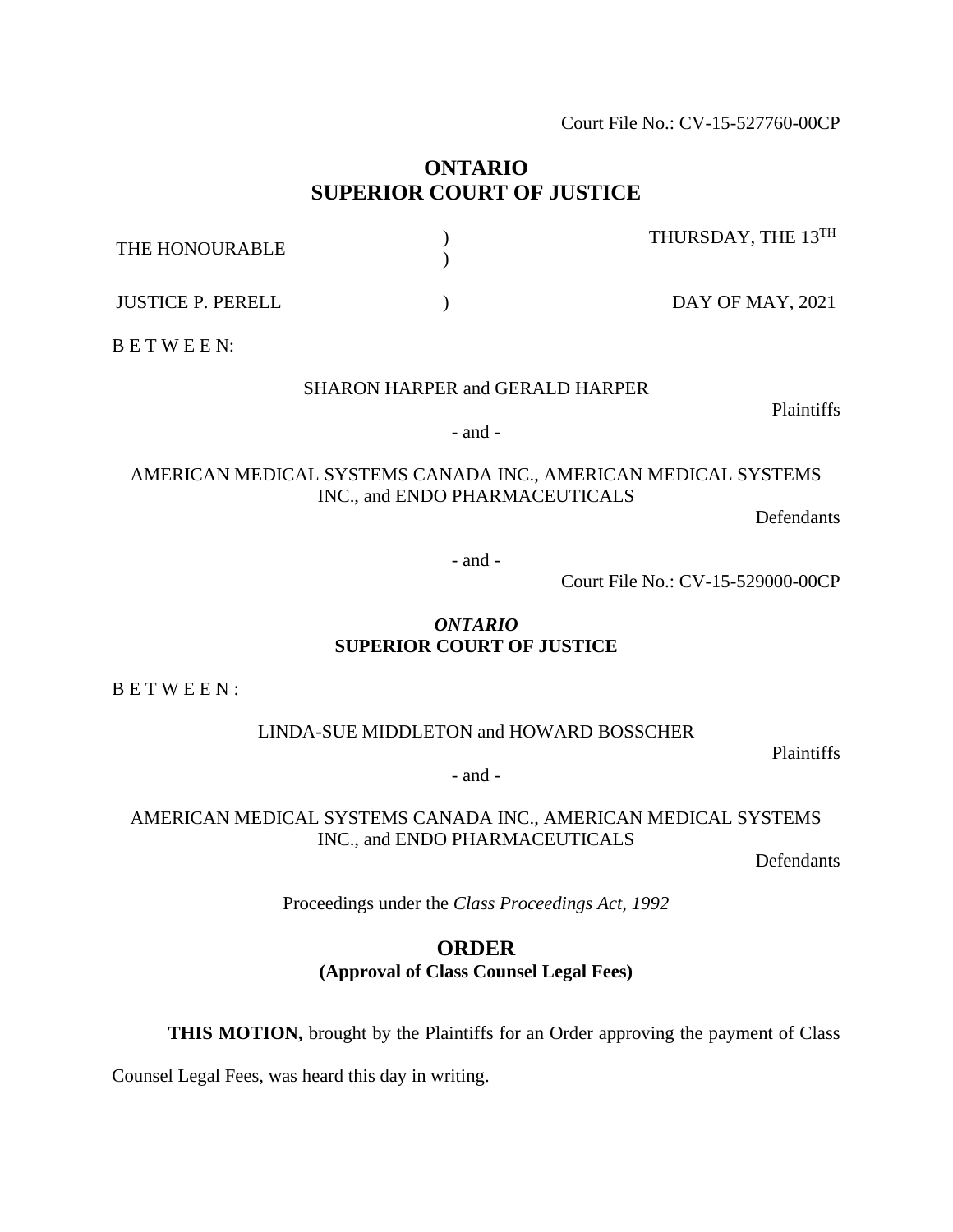**ON READING** the materials filed, on hearing submissions of counsel for the Plaintiffs, on the Defendants taking no position on this motion; and

**IN ACCORDANCE WITH** the Order (Approval of Class Counsel Legal Fees) issued by this Honourable Court on October  $4<sup>th</sup>$ , 2019:

**1. THIS COURT ORDERS** that, for purposes of this Order, except to the extent that they are modified in this Order, the definitions set out in the Settlement Agreement apply to and are incorporated into this Order.

**2. THIS COURT ORDERS** that Class Counsel Legal Fees are hereby approved in the amount of \$500,000.00 (plus applicable taxes), along with payment of \$11,782.23 (plus applicable taxes) in relation to incurred disbursements, without prejudice to Class Counsel bringing a further motion to this Court for approval of further Class Counsel Legal Fees in the amount of \$500,000.00 (plus applicable taxes and additional disbursements) which may be requested at the conclusion of the administration of the settlement.

**3. THIS COURT ORDERS** that a copy of this Order shall be posted on the Settlement Website.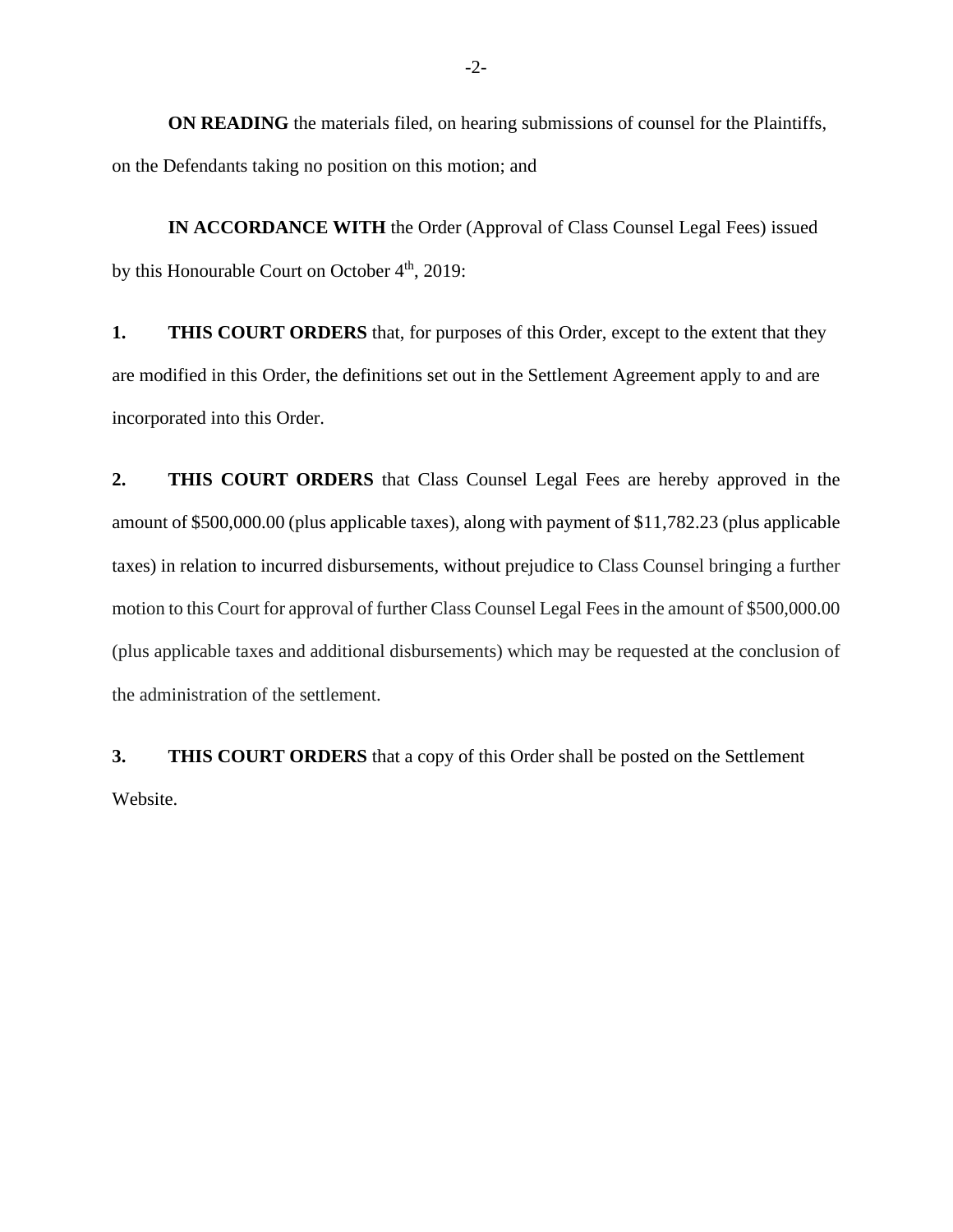**4. THIS COURT ORDERS** that the time for filing the motion record is abridged.

Percel, J

THE HONOURABLE JUSTICE P. PERELL

**\_\_\_\_\_\_\_\_\_\_\_\_\_\_\_\_\_\_\_\_\_\_\_\_\_\_\_\_\_\_\_\_\_\_\_\_\_\_\_\_**